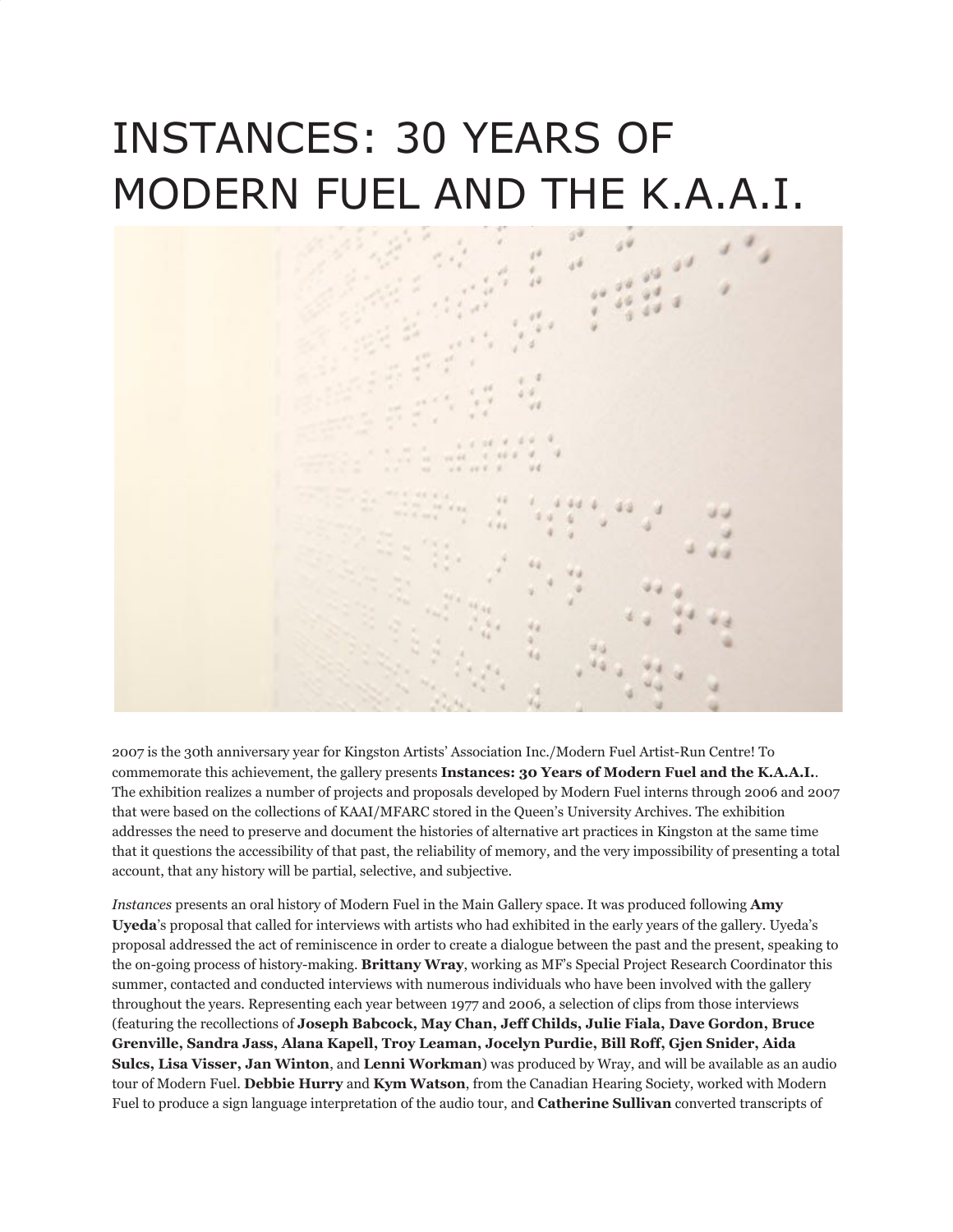the clips into Braille. The presentation of the materials is intended to mark a duality, fluctuating between various modes of accessibility and inaccessibility. Another outcome of this project is a list, now available on Modern Fuel's website, compiled by **Kari Cwynar**, of the all the people involved in the organization as staff or board members and an overview of all of Modern Fuel's past programming.

In the State of Flux Gallery, Modern Fuel will be presenting a program entitled **"That '80s Show!"** featuring selections from the cable television productions made by the organization throughout the 1980s, one series entitled "K.A.A.Eye" produced by the Kingston Video Group, and another later series, "Artwaves." **Talie Shalmon** proposed a focus on these productions, which not only served to enhance public awareness of contemporary art, but also provided a training ground for local artists, journalists and media technicians interested in exploring a different avenue of creative production and distribution. Modern Fuel thanks Queen's University Archives for assistance in the production of this program and exhibition.

## [Photos](http://www.flickr.com/photos/modernfuel/sets/72157603443124587/)

## Exhibition Essay

About forty years ago, Canadian artists were looking for an alternative. Artists all over Canada were looking for a substitute to the bigger art institutions, places where only a lucky few were able to exhibit their work, places governed by non-artists. Artists at the time were frustrated with institutions and mandates that excluded all but a few and many were experimenting with new forms of art conceptualism. Growing out this same sentiment, artist-run centres gave artists the spaces required to present alternative work such as performance, installation and media art. Several factors came together in those years, including the merging of artists in communities to create organizations reliant on self-determinism. At the same time, the Canada Council began to provide funding for alternative arts organizations, doling out generous grants to early centres such as Intermedia in Vancouver and A Space in Toronto. Within the decade that followed, artist-run centres and organizations popped up all over Canada, providing artists with the opportunity to produce, organize and exhibit their work independently from the "institutions." Within a few years a network had evolved across Canada, uniting formerly isolated artists. The dozens of artist-run centres which emerged in the 1970s included in their mandates the desire to promote experimental and avant-garde art and to foster artistic growth within the community.

In 1975, a group of Kingston artists in Kingston got together to propose an artist's cooperative promoting experimental and contemporary art among practicing artists in the Limestone city. Throughout 1976, the founders of the cooperative sorted out matters of space, membership and mandate, and an interim board of directors was elected. The need for space was the first priority and this was found at 325 King St East. St Lawrence College rented out the space for the establishment of an artist-run centre and the St Lawrence Art Projection (SLAP) was born. In 1977 the organization had grown into the Kingston Artist's Association Inc. They moved into the current space at 21A Queen St in March 1977 and were incorporated the following October. By 1980, the gallery had procured funding from both the Canada Council for the Arts and the Ontario Arts Council, enabled the exciting programming that followed in 1980s.

A large part of KAAI's contribution to Kingston's artistic growth came in the form of numerous special projects and events which have taken place over the past thirty years. In 1977 the Ear it Live Festival established the KAAI's integration in a network of artist-run centres. The festival, coordinated by the Music Gallery in Toronto, consisted of experimental musicians traveling to artist-run centres in between Toronto and Montreal, playing simultaneously from different locations and in improvised pairings. As the KAAI was recognized within the Canadian contemporary art scene, it was able to begin bringing reputable artists to Kingston and to the gallery. In the 1980s, many of these artists were focused in the alternative practices of performance and video art. Performances by Paul Wong and Anna Banana in the early 1980s gave local artists exposure to forward-thinking contemporary art, and allowed the opportunity to collaborate with successful and well known artists.